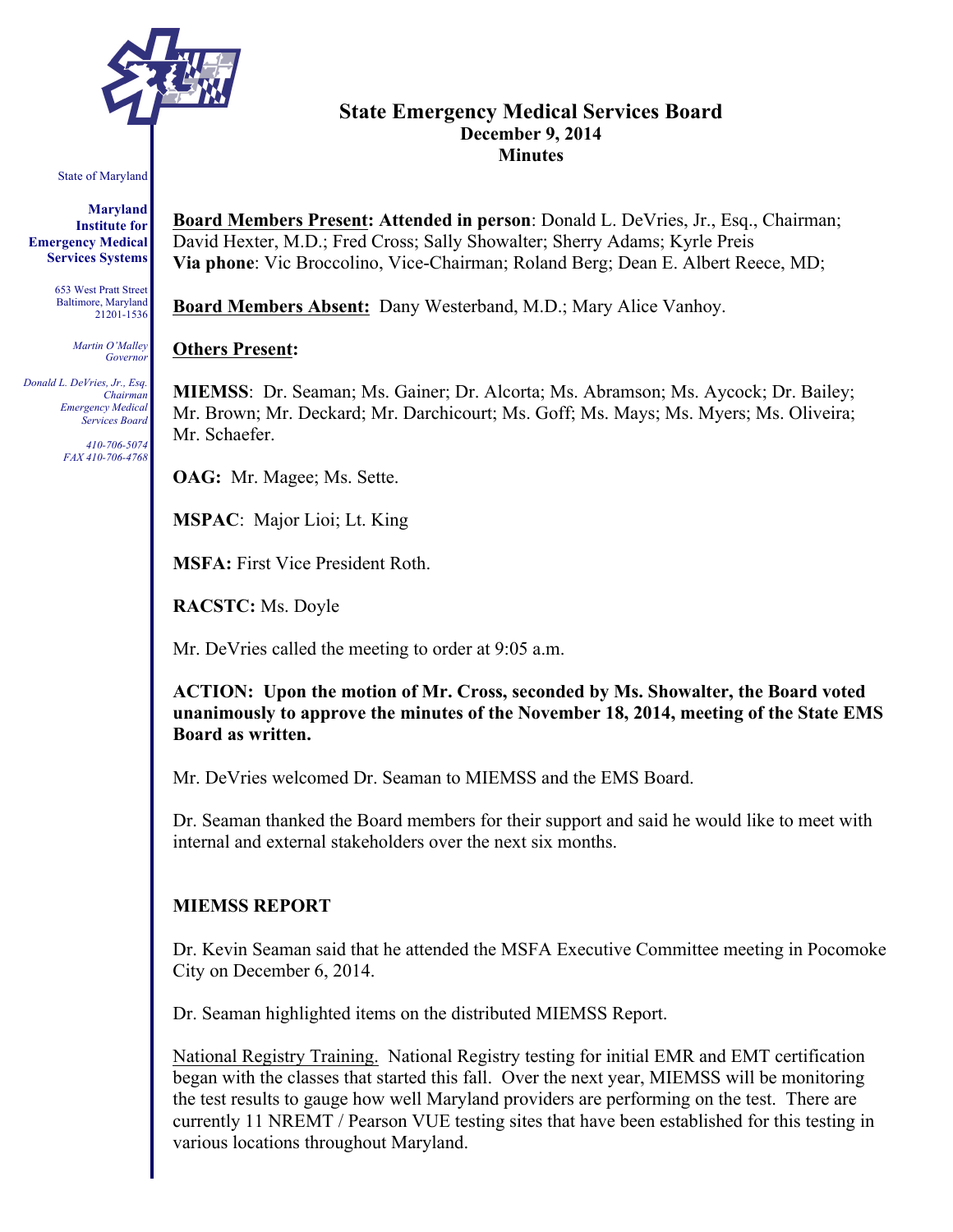SYSCOM/EMRC. The work to renovate and upgrade SYSCOM /EMRC is continuing. After completion of the relocation of the existing center to other space within MIEMSS and the teardown / removal of the old modules, the technical portion of the upgrade began in November 2014 and will continue for approximately the next 6 months. SYSCOM / EMRC remain fully operational (24/7) during this project.

Reverification. MIEMSS has started the re-verification process for EMS Operational Programs. The reverification process will ensure that jurisdictions remain compliant with requirements contained in COMAR regulations. It is anticipated that the process will be completed in early 2015.

Ebola. Dr. Alcorta said that the CDC has designated 35 hospitals across the US as "Ebola Treatment Centers" for treatment of confirmed Ebola cases. In our area, designated hospitals are: Johns Hopkins and the University of Maryland Hospital in Baltimore and NIH in Bethesda; and, in D.C., MedStar Washington Hospital Center, George Washington University Hospital, and Children's National Medical Center. Maryland has two waivered commercial transport services, MedStar and LifeStar Response; Express Care, Butler and FreeState have also submitted waiver applications for the inter-facility transfer of Ebola patients. Maryland will be following a two-tiered system vs. the CDC recommended three-tiered system. Dr. Alcorta reminded everyone that the Secretary of DHMH has determined that every emergency department must be capable of receiving a PUI; EMS must go to the closest ED and should not redirect to other facilities.

Dr. Alcorta added that a link to the MIEMSS Infectious Disease web page has been added to eMEDS. The Infectious Disease web page http://www.miemss.org/home/InfectiousDiseases/tabid/214/Default.aspx includes minutes from the now bi-weekly infectious disease conference calls and all other pertinent documents. The infectious disease web page also contains links to the latest CDC PPE standards and guidance for identifying patients. Dr. Alcorta gave an overview of the current CDC PPE recommendation to EMS.

Ms. Adams added that the reason for the decision to follow a two tiered system vs. the three tiered system recommended by the CDC is due to Maryland's small geographical area. All EVD test are conducted at the DHMH Laboratory which can run 24/7, moving patients two or three additional times causes more exposure and doubles or triples the consumption of PPE.

Ms. Adams said that Maryland is second only to New York State in the number of travelers from affected countries. Ms. Adams reported on the processes, including the quarantining of affected persons and the writing of new protocols, for following travelers; and discussed the joint monitoring with HHS of healthcare workers, from affected areas. So far, DHMH is following more than 450 travelers (150) travelers per day).

Ms. Adams reported that all DHMH testing of PUIs for Ebola has been negative; but, EVD testing has caught a number of Malaria cases and undiagnosed HIV cases.

Ms. Adams gave an overview of the National Health Security Preparedness Index which is an attempt to provide a way of measuring health security in the US. The Trust for America's Health will be releasing a report next week which is focused on emerging infectious diseases and how well states manage and monitor infectious diseases.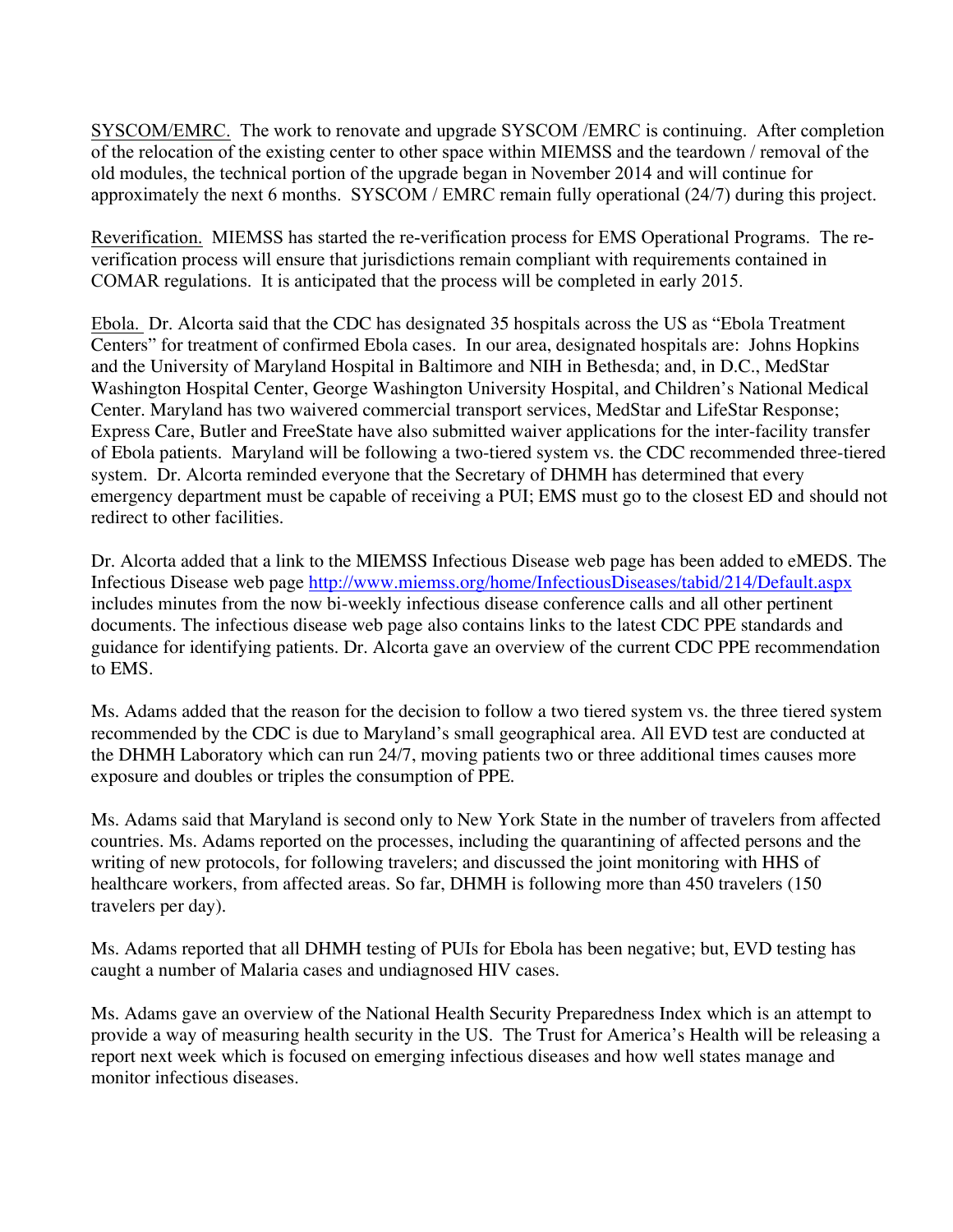Active Assailant Workgroup. Dr. Seaman said an awareness training video that will help introduce the concepts and recommendations contained in the "Guidance for First Responders for the Active Assailant Incident" will be released soon. MFRI has been instrumental in producing this training video which should help local jurisdictions began the process of planning an integrated response for such events. The Governor has awarded the Certificate of Merit for an Outstanding Crime Prevention Program for the Guidance to First Responders for the Active Assailant Incident. Dr. Seaman commended John Donohue, MIEMSS' Chief of Field Operations, along with MSP, who were instrumental in the completion of this guidance document.

Public Access AED. MEIMSS has contracted with a company (Atrus, Inc.) to establish a web-based public access AED registration process. An important feature will allow jurisdictions to see all the PAD locations within their jurisdictions without having to manually enter AED addresses into the CAD.

Legislature. MIEMSS is gearing-up for the Maryland General Assembly that convenes on January 14<sup>th</sup>. We anticipate devoting significant efforts over the 90-day Session to educate new legislators about Maryland's statewide EMS system.

The joint EMS Board / SEMSAC meeting will be held on Tuesday, January 13<sup>th</sup>, beginning at 10:00 am at MIEMSS.

## **SEMSAC REPORT**

National Study Center. Mr. Berg reported that Dr. Faden said that the National Study Center's Center for Aging is moving forward with grant submissions.

Minimum Equipment Standards Workgroup. Mr. Berg said that Mr. Simonds reported that the Workgroup is in the process of assessing jurisdictional and company level reasons for not utilizing the Voluntary Ambulance Inspection Program. The concept of Minimum Equipment Standard in the state does not seem to be an issue with jurisdictions; but, a few of the larger jurisdictions indicated concerns over the inspection and implementation of standards i.e. the impact of the inspection process on daily operations. The next meeting will be held on November  $5<sup>th</sup>$  at 10am at MIEMSS.

Patient Care Reporting (PCR) Workgroup. Dr. Anders said the Workgroups first objective was to understand the scope of issues. Over 30 receiving hospitals representing all 5 Regions have responded to a survey regarding the handoff of patients by EMS. Dr. Anders said that the results of the survey with recommendations by the Workgroup will be presented to SEMSAC in early 2015. The next meeting of the PCR workgroup will be determined after the first of the year.

Perinatal Standards. Mr. Berg said that SEMSAC members raised concerns regarding the consistency with the terminology used in different specialty centers. It is difficult for the hospitals to interpret and apply different standards between different specialty programs. Immediately available is the term used by the Joint Commission and so should be used. "Readily Available or Short time" is too flexible and could mean 30 minutes, 45 minutes or longer.

The SEMSAC recommended requesting the Perinatal Committee to reconsider the language "Readily Available" to be consistent with the JACHO standards terminology.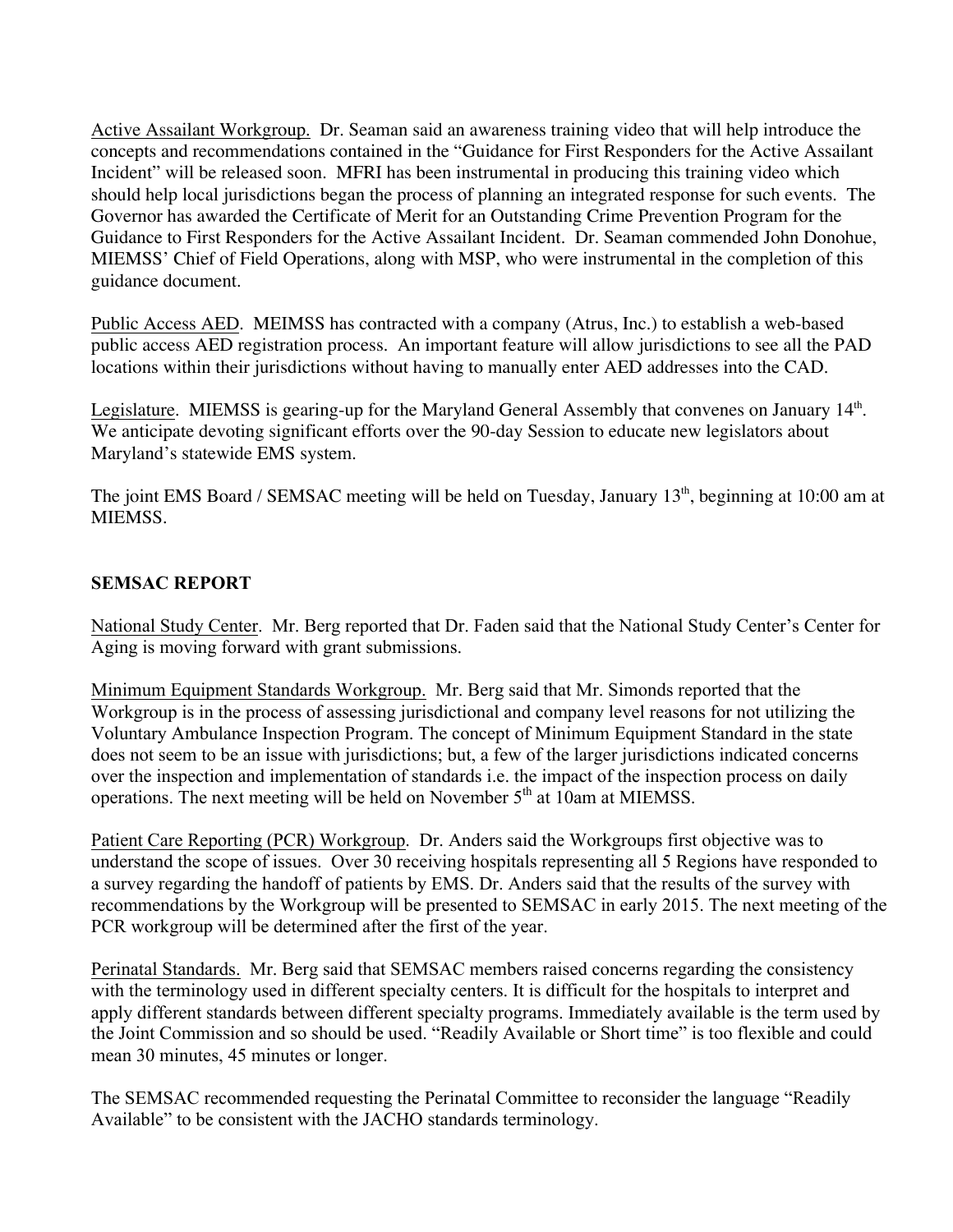Mr. DeVries said a committee will be formed to discuss the Perinatal Regulation terminology.

# **MSP AVIATION COMMAND UPDATE**

Major Lioi welcomed Dr. Seaman as Executive Director.

Major Lioi stated that MSPAC has completed transitional training at 6 of 7 Sections. Members at the Trooper 1 Section are in the process of finishing the ground school portion of transition training and sortiebased training will follow in the coming weeks. Due to training slots not being available at Rotorsim until after January 1, 2015, we anticipate a delay in completing the transition by 2-4 weeks (end of January).

Major Lioi said that the 20 Second in Command (SIC) PINs have been filled. There are three pilot vacancies due to attrition.

Major Lioi said that the monies from the sale of the Dauphines will go into the general fund.

## **MSFA UPDATE**

1<sup>st</sup> Vice President Roth welcomed Dr. Seaman and thanked Dr. Alcorta and Ms. Gainer for their roles as Co-Acting Executive Directors of MIEMSS during the transition.

Mr. Roth said the MSFA has sent a letter to Governor Elect Hogan requesting the move of the Windows and Orphans fund out of the EMSOF and back to the Governor's fund. The MSFA is working on a legislative orientation package for the newly elected officials and staff.

The MSFA Legislative Reception will be held on February 10, 2015 from 5-7pm in the Miller Senate Building.

# **R ADAMS COWLEY SHOCK TRAUMA CENTER**

Ms. Doyle congratulated Dr. Seaman and welcomed him on behalf of Dr. Scalea and the RACSTC Team.

Ms. Doyle said that all of the regulators have signed off on the new helipad and RACSTC should have "Use and Occupancy" within the next two weeks.

RACSTC is working collaboratively with MSPAC to identify two appropriate alternate landing sites.

## **Upon the motion of Dean Reece, which was seconded by Dr. Westerband, the Board adjourned to Closed Session.**

The purpose of the closed session was to carry out administrative functions under State Government Article §10-502 (b), to obtain legal advice from counsel under State Government Article § 10-508 (a) (7), and to discuss certain site reviews and maintain certain records and information in confidence as required by Health Occupations Article §14-506 (b) under State Government Article § 10-508 (a) (13).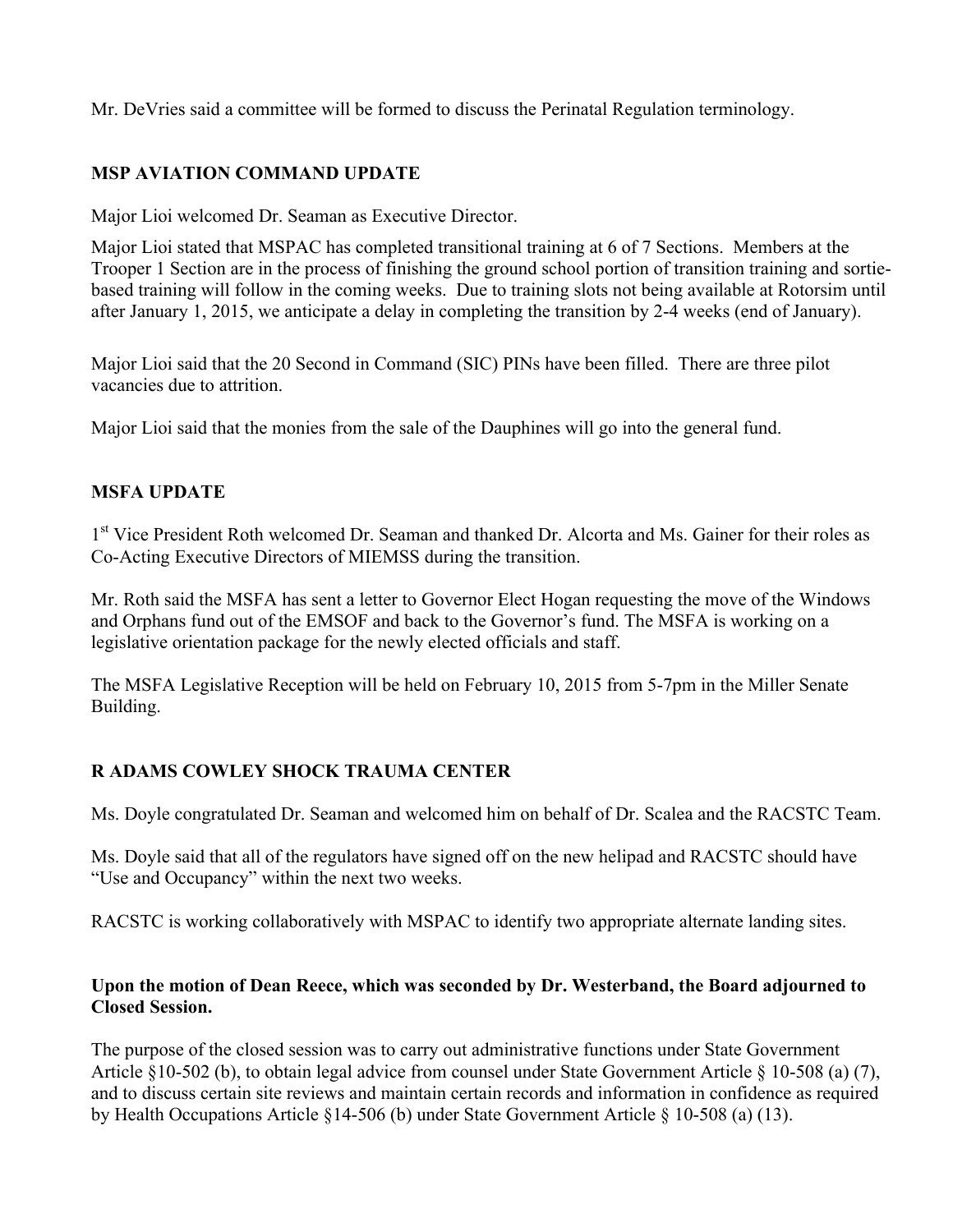The closed session was attended by:

**Board Members Present:** Donald L. DeVries, Jr., Esq., Chairman; Vic Broccolino (by phone), Vice-Chairman; Roland Berg (by phone); David Hexter, M.D.; Sally Showalter; Fred Cross; Sherry Adams; Dean E. Albert Reece, MD. (by phone); Kyrle Preis.

**Board Members Absent:** Dany Westerband, M.D.; Mary Alice Vanhoy

## **Others Present:**

**MIEMSS**: Dr. Seaman; Ms. Gainer; Ms. Abramson; Ms. Myers; Ms. Goff; Mr. Brown; Dr. Alcorta; Mr. Schaefer; Ms. Myers; Ms. Aycock; Ms. Oliveira; Dr. Bailey.

**OAG**: Mr. Magee; Ms. Sette.

In closed session the Board:

The Board considered provider disciplinary matters.

## **The Board reconvened in Open Session which was attended by:**

**Board Members Present:** Donald L. DeVries, Jr., Esq., Chairman; Vic Broccolino (by phone), Vice-Chairman; Roland Berg (by phone); David Hexter, M.D.; Sally Showalter; Fred Cross; Sherry Adams; Dean E. Albert Reece, MD. (by phone); Kyrle Preis.

**Board Members Absent:** Dany Westerband, M.D.; Mary Alice Vanhoy

#### **Others Present:**

**MIEMSS**: Dr. Seaman; Ms. Gainer; Ms. Abramson; Ms. Myers; Ms. Goff; Mr. Brown; Dr. Alcorta; Mr. Schaefer; Ms. Myers; Ms. Aycock; Ms. Oliveira; Dr. Bailey.

**OAG**: Mr. Magee; Ms. Sette.

**Upon the motion of Mr. Preis, which was seconded by Ms. Adams, the Board voted unanimously to approve the Perinatal Regulations.**

**Upon the motion of Mr. Preis, which was seconded by Ms. Showalter, the Board voted unanimously to approve Baltimore City Fire Department as a BLS Educational Program for the remainder of the 5 year designation (4 years).** 

**Upon the motion of Mr. Cross, which was seconded by Ms. Adams, the Board voted unanimously to approve Baltimore City Community College ALS Educational Program for 5 years.**